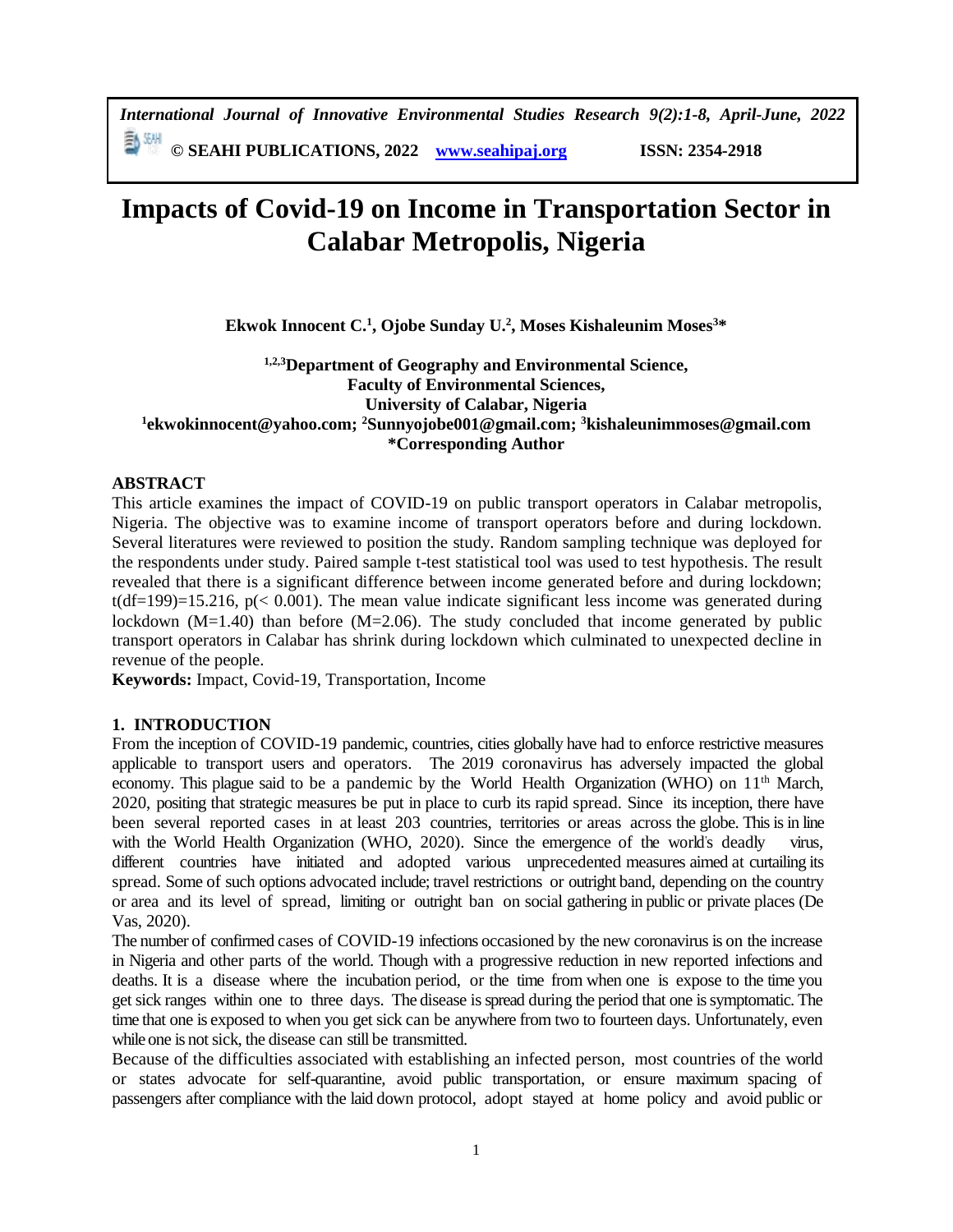crowded places, limit the number of rooms used around your house, avoid entertaining strangers or welcoming friends and family members into your residence, avoid unnecessary visitations. Ensure environmental hygiene by using or applying regular disinfectant.

However, the common signs and symptoms associated with the new coronavirus are fever, cough and shortness of breaths. But let me quickly add that it is not all who manifest the above stated signs and symptoms that should be seen as a person infected with COVID-19 virus. Except medically confirmed though the instrumentally of the Nigeria Centre for Disease Control (NCDC) and other authorized medical outfits.

Nigeria with a population of over 200,000 million is described as the most populous country in Africa with a crowded transport system that is characterized with high level non adherence to COVID-19 protocols, confirmed its first incident of the covid-19 in Lagos which is one of the business hub in Nigeria with high traffic density on 27<sup>th</sup> February.

However, inspite of the official report of the incident of COVID-19 in almost all the states in Nigeria including the FCT, Cross River and Kogi state were the only outstanding states claiming to be free of the pandemic. However, after days of agitations, proclamations and counter proclamations from the officials of NCDC, government officials, Nigeria Medical Association (NMA), the NCDC firmly declared the remaining two states as having the incident of COVID-19. According to Dr. Ayuk Agam NMA Cross River State chairman asserted that the authorities in Cross River have continued to claimed that the state is COVID-19 free despite being surrounded by states with confirmed cases, alleging that there is a plot to ensure the state record a case. This ensued as a result of government reluctant +or refusal to accept the five confirmed cases from a test done at the NCDC accredited molecular laboratory at Alex Ekwueme University Teaching Hospital, Abakaliki, Ebonyi state since July, 2020.

On the contrary, the Cross River State outline some of the strategic and proactive measures put in place to curtail the incident or spread of the disease such as wearing of face shield, nose mask, total band on interstate transport except for essential commodities. The Governor of Cross River State Senator Ben Ayade demonstrated his commitment towards ensuring commuters compliance to the government lockdown order by physically taking siege of Itu Bridge bordering Cross River and Akwa Ibom State to curtail illegal entrance and exit from the state.

The road is the most prevalent and widely adopted means of transportation in Nigeria and Calabar Metropolis (Nwafor and Onya, 2019). On the contrary, the reduction in the fleet of public transportation and the death traps occasioned by the deplorable condition of the urban roads pose a serious concern for the state, aside from the restrictions imposed on interstate travels. All the public transportation companies in the State were closed for business, as shown in plate 1 & 2.

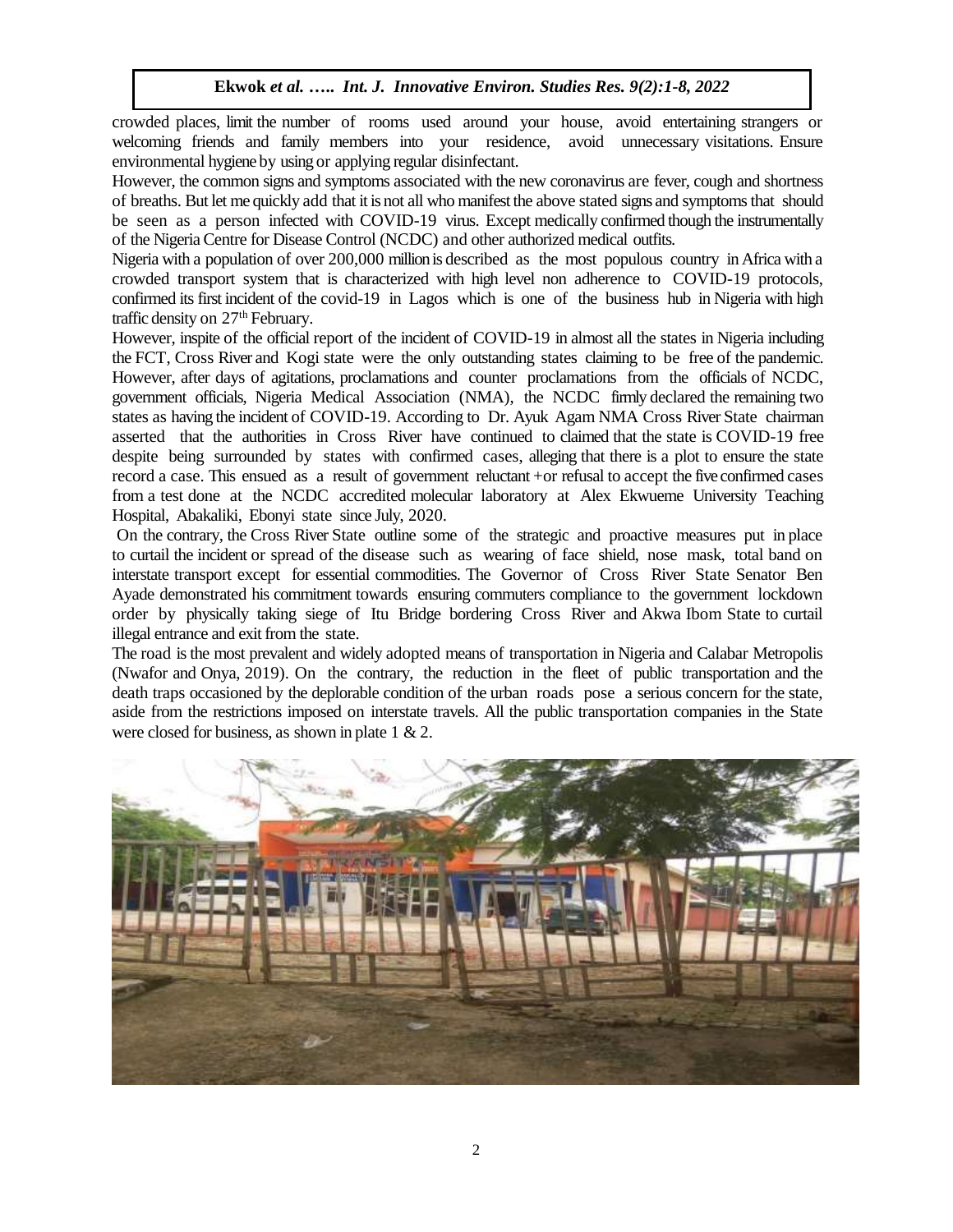

**Plate 1 &2: showing empty parks: Peace Mass Transport Company and Transport Company of Anambra State (TRACAS), Etta Agbor Road, Calabar, during Covid-19 lockdown.**

The Cross River State scenario bordering intrastate transportation or movement was however different as commuters were exempted from total lockdown as was experienced by most states in Nigeria, but with little restrictions such as reduction in the number of passengers to be on board, reduction in the daily hours of operation. This research is therefore conceived within the peak of COVID-19, to investigate the impact of COVID-19 measures put in place in the state on the transporters in the state.

#### **2. Study Area**

Cross River share border with Cameroon to the East which has recorded more than 1,500 cases, Akwa Ibom to the south with 12 cases, Benue to the north with one case, Abia and Ebonyi to the west got two and one respectively as at 29th April, 2020. However, as days pass by, the number of cases either increases or decreases. As most of the states that recorded high cases has reduced drastically or have no existing case any longer. The research therefore seeks to ascertain the impact of the COVID- 19 protocol in the state on the transport sector.

#### **3. LITERATURE REVIEW**

Transportation has continued to enhance people"s socio-political and economic existence, the increasing and rapid spread of diseases has also been associated with human mobility through the instrumentality of transport network. For instance, the black death of 14th century revealed accounts of transmission and resultant death that was consistent or linked to the arrival of travelers in Sicily in 1347. In line with the role of transport in disease spread, the Cross River State Governor, Prof. Sen. Ben Ayade, ordered that the air, land and sea borders of the state be closed for a certain time as a check measure on the spread of COVID-19. Consequently, the Nigeria Aviation Authority (NAA) in April, stopped the aircraft conveying 35 Americans from the US from landing at the Margaret Ekpo International Airport in Calabar, this was a quick response to the rapid spread of the deathly Coronavirus through air transport.

The virus that has its root from Wuhan, China, has not only a fatal impact on human beings, but has also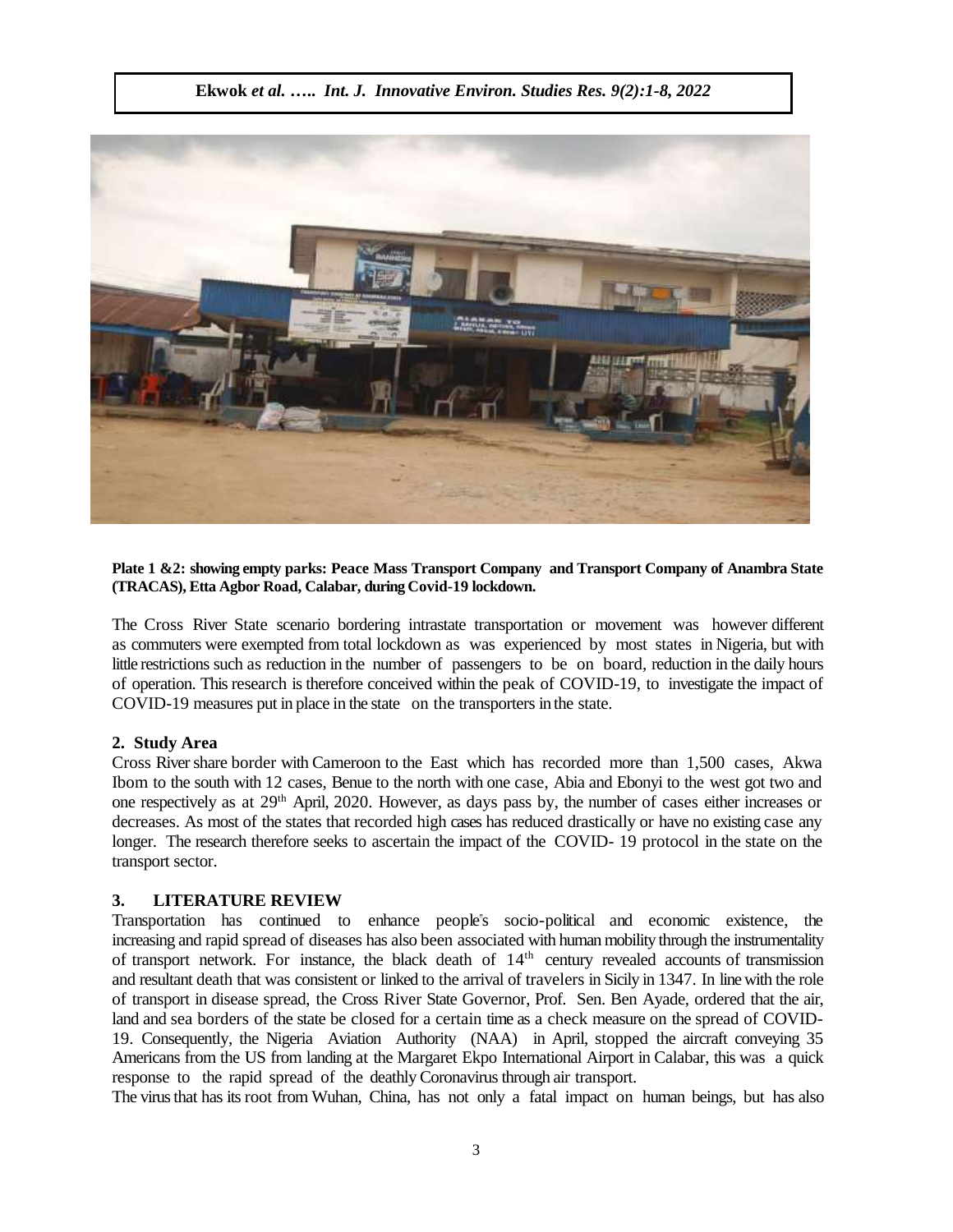threatened the global transport sector as bans and border closures are being implemented. One of the remarkable, is that of Italy, where from March  $10<sup>th</sup>$ , mobility was restricted throughout the country.

However, in other areas such as Addis Ababa, Lagos and Johannesburg, just to mention but a few of the major cities where public transportation was operated at less than 60% of the normal capacity during lockdown. In the same vein, restrictions imposed in Brazil, the cost of bus operators are estimated at USD188 million in the daily fare loses.

Transportation sector has been one of the primary victims of the pandemic, from rickshaw pullers to airliner all of which have been affected economically. Due to the resultant lockdown in many countries, the demand for passenger transport has been adversely hit. Such that most drivers employed in app-based taxi services are economically suffering in the sector in the short term due to the COVID -19 lockdown. Similarly, Google mobility report on the number of visitors to all public transit locations, which revealed that they have been a reduction by as much as 80% across most (1GC) countries since the inception of COVID-19 in march, 2020. Consequently, many of the operators in this sector have had no option but to scale back completely or short down operation in less viable routes, and in most cases, others are seen shifting their operational cost onto consumers.

The virus has had a fatal impact on people's lives and it is also threatening the entire transport sector, as government at various levels as a mitigation measure, ban and closed borders, have been instituted, thus affecting all forms of transport. For instance, The Association of European Freight Forwarders and the polish chamber of forwarding and Logistics have raised their warnings about their limited export loads and the extra delays of port operators due to the lack of trans-shipment operators and warehousemen.

According to Aravind Harikumar (2020) transportation sector has been one of the primary victims of COVIV-19. From rickshaw pullers to airlines, all have been affected economically by the pandemic. For instance, India overall energy demand fell by 11% in March, 2020 due to the reduction in the demand and consumption of energy by the operators of the system occasioned by the lockdown measures put in place. Similarly, the lockdown in many countries has adversely affected the demand for passenger transport. The freight has had a mixed short-term effect in terms of transport demand. However, there was a rise in demand for heavy duty drivers for the transportation of essential goods. Mogaji (2020) revealed that transport operators in Lagos were affected by Covid -19 pandemic resulting in job loss. Tirachini and Cats (2020) noted that the enforcement of social distance rules has made movement of people almost impossible.

In addition, it was discovered that drivers employed in app- based taxi services are equally suffering economically in the short term due to the COVID-19 lockdown. Inspite of all the necessary COVID- 19 protocol put in place by the various levels of government, the developing cities are still confronted with the biggest challenges of compliance since most public transport is informal and privately driven. In Nairobi, for instance, 70% of commuters depend on privately operated transport service to access their workplace. And so, with the huge number of persons involved in private or personal transportation, it became a burden or difficult task for the government or public officers vested with the responsibilities to enforce the level of compliance to the protocol put in place. Cross River State scenario can equally be likened to that experienced by the government of Nairobi and other developing cities, as most transporters adopt survival strategies by flaunting government directives of total lockdown on interstate borders except for essential goods and ensuring social distancing by limiting the number of passengers on board, for intrastate commuters. And as a quick intervention, to the flouting COVID-19 protocol, the Governor of Cross River State Prof. Sen. Ben Ayade disbanded the initial COVID-19 monitoring team and mandated the chiefs and youths of the border areas to take full responsibilities of monitoring and enforce compliance to the lockdown order. Not still satisfied with the level of enforcement and compliance, the Governor personally took over the night security at Itu bridge border closure between Cross River and Akwa Ibom states to forestall night movement by most of the transporters andcommuters.

Similarly, government at different levels on their part are setting restrictions, and providing different strategies to ensure that the confirmed cases does not spread beyond the established victims. Some of the restrictions measures include;

- 1. Closure of schools
- 2. Limiting and at some point, closure of religious, political and other social gathering that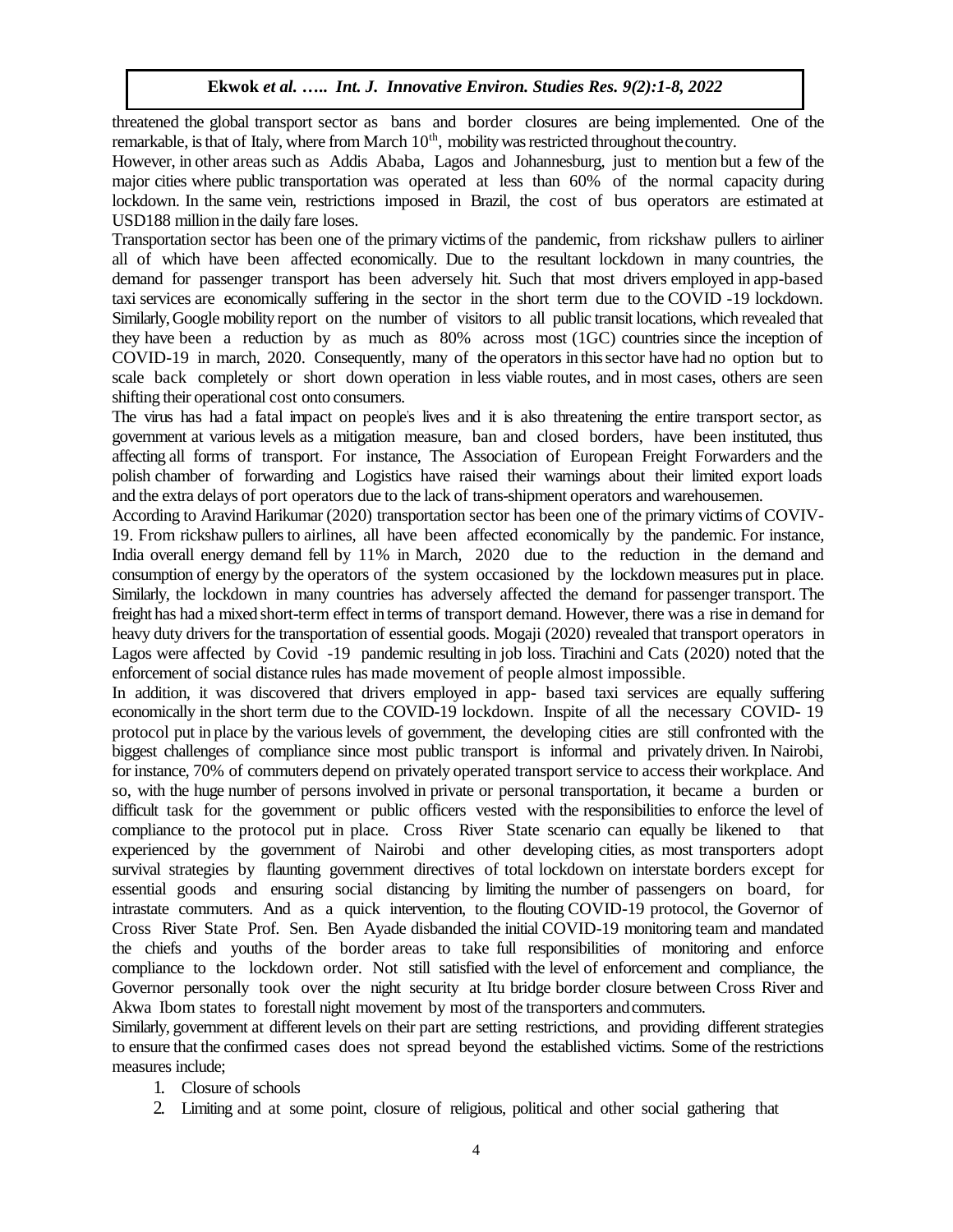require crowd.

- 3. Stipulated guidelines for operating malls, offices and other public premises.
- 4. Ban on arrival or self-isolation from nations with at least a thousand victims.
- 5. Self-quarantine for immigrant and Nigerian citizens who arrived from high risknations.
- 6. Border closure, ban on international travel by government officials, etc.

The real intention for the imposition of the restrictions is to limit the number of close contact with infected or potentially infected individuals and objects.

In the same vein, section 2 of the self- protection guidelines by the Nigeria Centre for Disease Control (NCDC) stipulates thus; "avoid close contact with individuals showing symptoms of respiratory illness. Maintain at least 2 meters (5 feet) distance between yourself and anyone who is coughing or sneezing repeatedly".

The essence of the government imposed restriction becomes very necessary judging from the fact that most of the transportation business is dominated by private individuals, except for cities as Lagos and Abuja in Nigeria where government has a share in the operation of public transportation. For instance, about 50% of all trips in Lagos are made by public transport (BRT, LAGBUS, semi-formal mini buses, federal mass transit Train) and shared taxi, LAMATA (2016). In Abuja, about 57% of trips are by public transport and shared taxi (Emmanuel John, 2018). Similar situations are observed in many cities in Nigeria and those of other countries.

Evidence from countries other than China from which the virus originate reveals that a reasonable number of victims contracted the disease while on transit. As most of the transporters especially in the developing countries overloaded their vehicles with seating arrangement In Cross River State, the situation is nothing different, aside from the ban on interstate transportation, movement within the state was not restricted, but to be operated in line with the government guidelines of restricting the number of passengers to one in front, two per roll as to ensure compliance to social distance, use of face shield or nose mask, use of hand sanitizer, constant disinfectant of the seats in spite of the stipulated protocols and enforcement team to check the transporters and commuters still violate by overloading the vehicles. That is, the situation in Cross River can best be described as business as usual. Even when the NCDC officials visited the state for a first- hand information on the level of compliance for which the state was relying on to assert that the state was free from COVID-19. All that was observed by the officials on their visit can be said to be stage managed, which lasted just for a day.

In the study conducted by (Yazli and Xlan, 2020) the influence of COVID-19, economic, social and religious activities, they relied on convenience sampling techniques to c h o o s e t h e participatory respondents and data in the information to draw inferences. The scale of the global pandemic, as well as the limited social contact and government lockdown restrictions. The study also, relied on a one way analysis of variance of COVID-19 on transportation in Lagos. The statistical package (SPSS) version 22 was use to conduct the analysis. They compared the p-value to the significance level to assess the null hypothesis that the impact of COVID-19 on transportation does not significantly differ from the impact of COVID-19 on economic, social, and religious activities.

As an expert, Jerome de Ricgles estimated that in a not so direct future, the inability to cover the demand will result in an increase of freight rate and the overall transport costs by the end of March, 2020. Regrettably, he opined that this will inevitably have a direct impact on the final prices of goods.

Coronavirus appear to be unstoppable. The virus has grievous impact on people"s lives as we**l** as threatening the future of the transport sector globally occasioned by the bans and border closure instituted by the various levels of government. This has generated a lot of agitations from the transport owners, seeking for government interventions as a palliative measure in the transport sector as to enable them remain in business.

In Nigeria for instance, transporter under the umbrella of public transport owners of Nigeria Association (PTONA), has cried out to the federal government to institute a 20 billion COVID-19 intervention fund on a single digit loan of 5% interest to aid them service or replenish their fleet after a long period of staying out of operation. PTONA who are mostly operators of long distance across the states in Nigeria account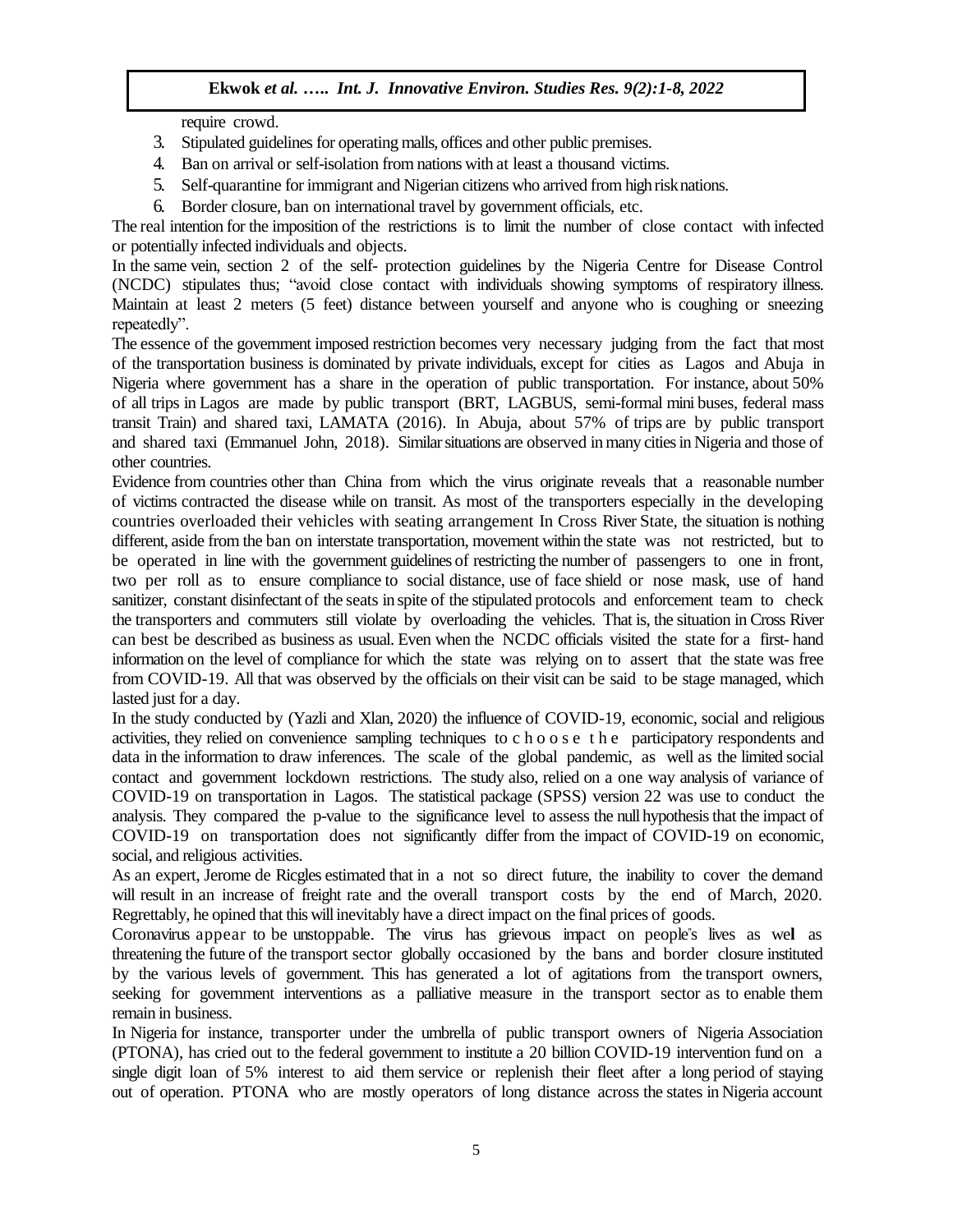for over hundred branded public transport companies, employ over 500,000 workers directly and 1500 workers in directly. The association is lamenting the severe economic hardship on their members as a result of the COVID-19 protocol put in place such as complete or partial lockdown, social distancing, provision of safety gadgets among others, have asserted serious pressure on the income of members or transporters.

# **4. METHODOLOGY**

Data for this study were obtained from primary and secondary sources. The primary source involves the use of questionnaires and participatory interviews. The copies of the questionnaire were administered in Calabar on (June, 2020). Secondary source involves the use of textbooks and journal articles. A total of 208 questionnaires were administered and 200 were completed and returned which shows 96 percent response. The respondents were transport operators in Calabar at the time of the pandemic and subsequent lockdown.

Although, there was interstate restrictions on movement and lockdown as a result of the pandemic between 6pm-6am in the study area, however, transport service providers continued their routine businesses within the limit of the time. The study examines type of transport service provided, daily income before lockdown and income generated during lockdown. The essence was to determine whether they had low or high patronage during lockdown and how the relative transport fare has impacted them.

The study adopted random sampling technique where the questionnaires were distributed randomly to transport operators (tricycle, taxi and buses) at different designated locations. Data was presented and analyzed using descriptive technique using tables while inferential technique deployed paired sample t-test statistical technique to compare the impact of covid-19 on transport in Calabar before and during lockdown.

**Hypothesis:** There is no significant effect on the income generated by transport operators before and during the covid-19 lockdown in Calabar Metropolis.

## **5. DATA PRESENTATION**

The frequency distribution of income in transportation sector before and during the covid-19 lockdown are presented in Tables 1 and 2 respectively. From Table 1, only 20.5% of the respondents had income of less than N6000.00 naira per week before the lockdown, while Table 2 revealed that the number of respondents in this instance increased to 63%. Also, the modal income class before the lockdown was  $\frac{\text{N6,000.00 - N10,000.00}}{\text{N}}$  per week (59.5%) before the lockdown but dropped to less than  $\frac{\text{N6000}}{\text{N}}$  per week (63.0%) during the lockdown.

| Variable    | Frequency | Percent | Valid Percent | Cumulative Percent |  |
|-------------|-----------|---------|---------------|--------------------|--|
| <6000       | 41        | 20.5    | 20.5          | 20.5               |  |
| 6000-10000  | 119       | 59.5    | 59.5          | 80.0               |  |
| 11000-15000 | 28        | 14.0    | 14.0          | 94.0               |  |
| 16000-20000 | 12        | 6.0     | 6.0           | 100.0              |  |
| Total       | 200       | 100.0   | 100.0         |                    |  |

**Table 1: Frequency distribution of income in transportation before lockdown**

**Table 2: Frequency distribution of income in transportation during lockdown**

| Variable    | Frequency | Percent | <b>Valid Percent</b> | <b>Cumulative Percent</b> |
|-------------|-----------|---------|----------------------|---------------------------|
| < 6000      | 126       | 63.0    | 63.0                 | 63.0                      |
| 6000-10000  | 69        | 34.5    | 34.5                 | 97.5                      |
| 11000-15000 |           | 2.5     | 2.5                  | 100.0                     |
| Total       | 200       | 100.0   | 100.0                |                           |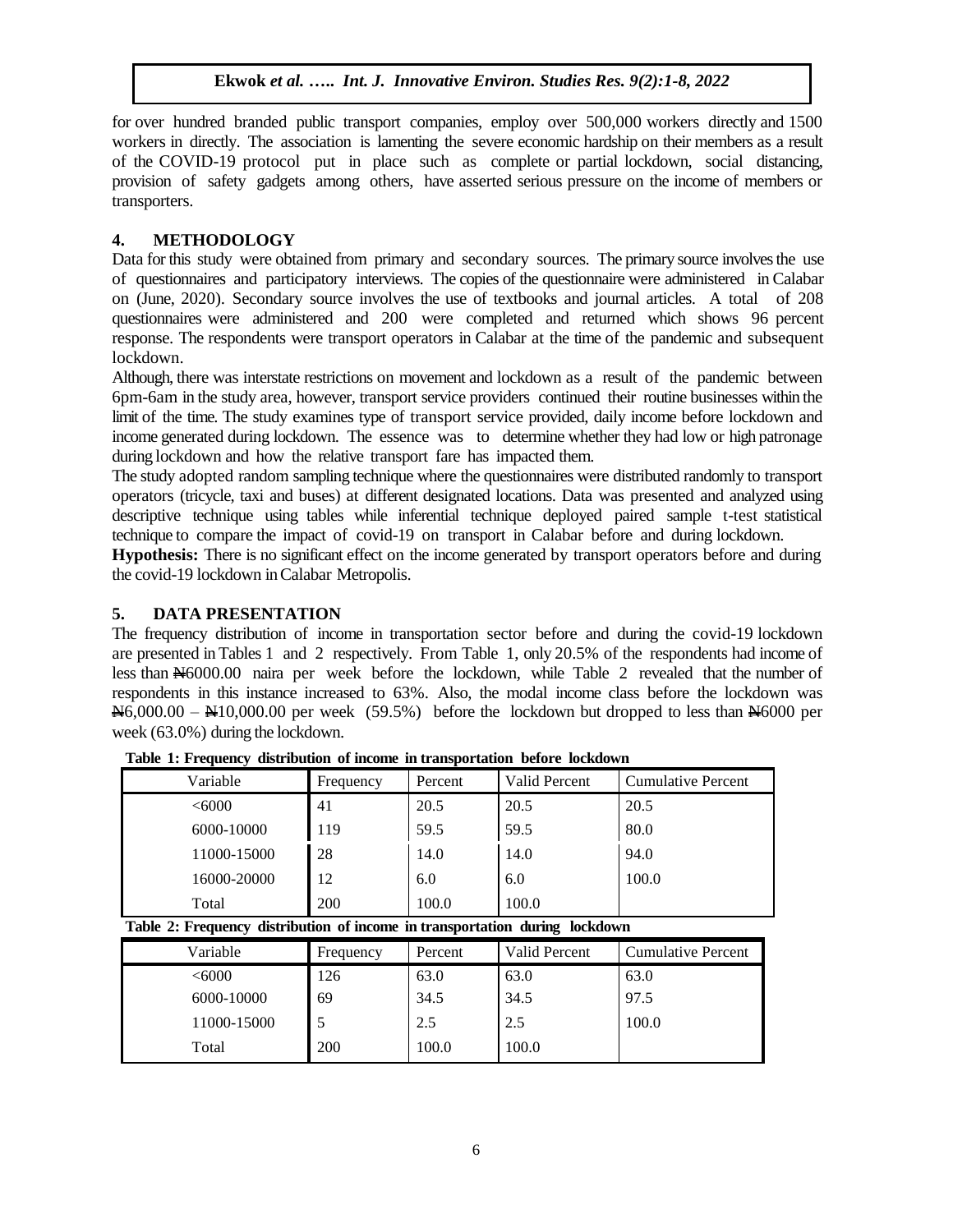| <b>Table 3: Paired Samples Test</b> |                                 |                           |                   |                    |                                |                         |            |     |                           |
|-------------------------------------|---------------------------------|---------------------------|-------------------|--------------------|--------------------------------|-------------------------|------------|-----|---------------------------|
|                                     |                                 | <b>Paired Differences</b> |                   |                    |                                |                         |            |     |                           |
|                                     |                                 | Mean                      | Std.<br>Deviation | Std. Error<br>Mean | 95%<br>ce<br>Interval<br>Lower | Confiden<br>of<br>Upper | Т          | Df  | Sig.<br>$(2 -$<br>tailed) |
| Pair<br>$^{\circ}$ 1                | income trans -<br>income during | .660                      | .613              | .043               | .574                           | .746                    | 15.21<br>6 | 199 | .000                      |

#### **Table 4: Paired Samples Statistics**

|      |               | Mean |     | Std. Deviation | Std. Error Mean |
|------|---------------|------|-----|----------------|-----------------|
| Pair | income before | 2.06 | 200 | .765           | .054            |
|      | income during | .40  | 200 | .539           | .038            |

## **6. RESULTS**

The result of the statistical analysis revealed a significant difference between income generated before and during Covid-19 lockdown from public transport operators,  $t(df=199)=15.216$ ,  $(<0.001$ ). The mean value shows that a significant less income was generated during lockdown  $(M=1.40)$  than before lockdown as indicated in table 4.

The study revealed that restriction on international and national travels as well as interstate travels has negatively impacted the transport sector as some companies have laid off some staff, furlough some of them and have recorded a significant rise in their debts. The lockdown in some parts of Nigeria hindered the free movement of goods and services and hence restricted some transporters" ability to generate income.

This corroborated the contribution of Mogaji (2020) on the study of "financial vulnerability during a pandemic: insight for coronavirus disease (covid-19)". The study revealed a sharp drop of income generation of transport operators which has negative impact on households" sustainability. Similarly, Tirachini and Cats (2020) also noted that the enforcement of social distance rules across the globe makes most transport agencies discourage the operation of public transport. This culminates to job loss, retrenchment and revenue reduction.

Furthermore, Karen (2020), the US leaders for the automotive industry noted that "the pressure during lockdown has shifted from moving citizens to keeping a core transportation system operational with a skeleton workforce to ensure freight and key essential workers can continue to move. A secondary effect of this shift is the sudden change in sources of revenue for transportation operators, with many experiencing an unexpected shortfall in their finances.

Based on the foregoing, this study posits that the coronavirus pandemic that led to global lockdown has negatively impacted on the revenue of public transits; tricycle, taxi, buses and other mobility devices. Hence, the null hypothesis was rejected and the alternate hypothesis was accepted.

# **7. CONCLUSION**

Public transport is the backbone of a functional city providing vital service to keep urban centres operational. To this end, transport workers play key part in ensuring essential services is available during lockdown. Hence, from the result that emanated from the study, it revealed that there is significant difference in income of transport operators before and during lockdown in Calabar metropolis. The implication of this with regards to transport business in Calabar is that many people would experience job loss and poverty necessitated by a drop in revenue.

In furtherance of this, economic evidence suggests that transport operators are managed by low income